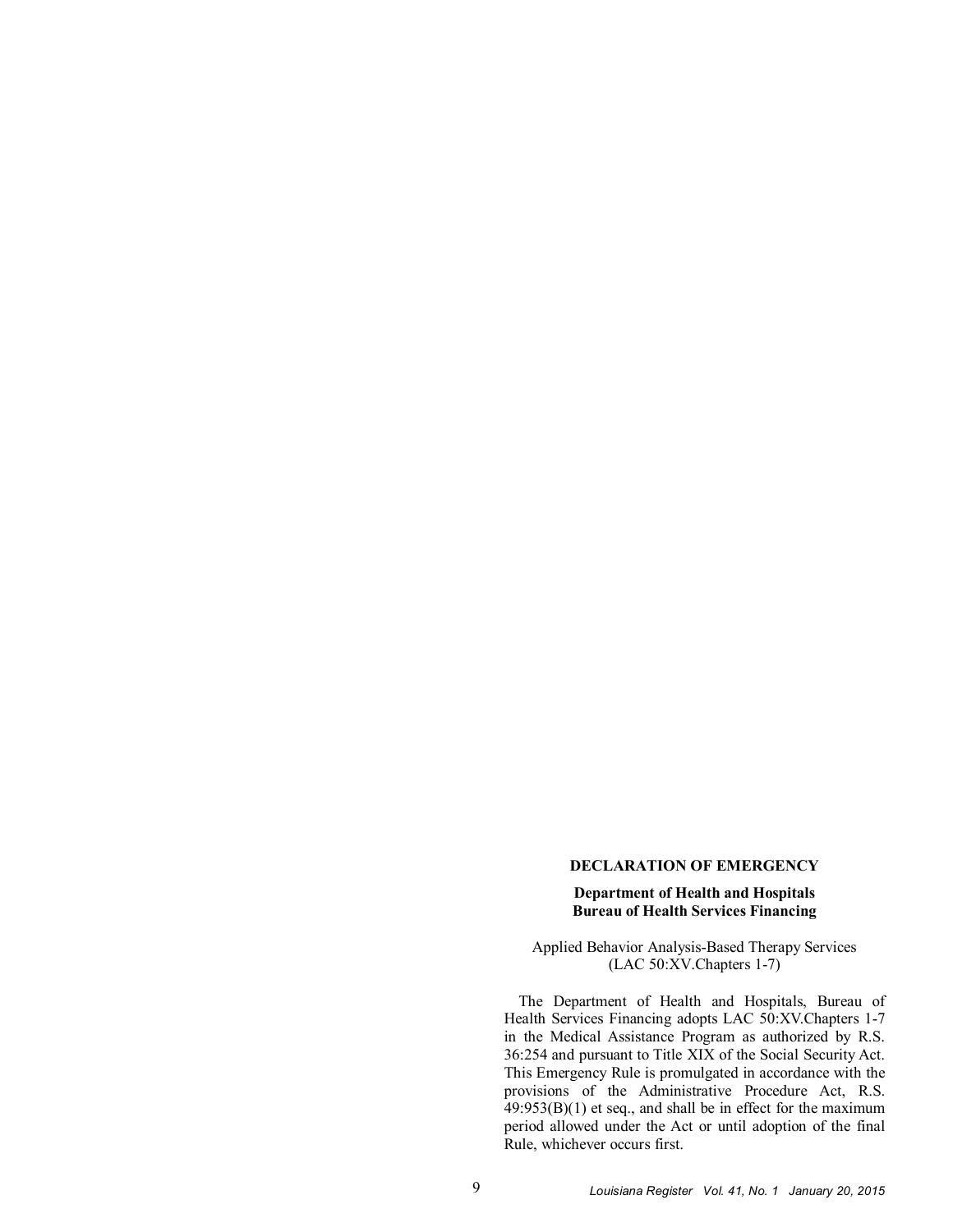The Department of Health and Hospitals, Bureau of Health Services Financing and the Office for Citizens with Developmental Disabilities promulgated an Emergency Rule which amended the provisions of the Children's Choice Waiver in order to provide for the allocation of waiver opportunities to Medicaid-eligible children identified in the *Melanie Chisholm, et al vs. Kathy Kliebert* class action litigation (hereafter referred to as *Chisholm* class members) who have a diagnosis of pervasive developmental disorder or autism spectrum disorder, and are in need of applied behavior analysis-based (ABA) therapy services (*Louisiana Register*, Volume 39, Number 10). This action was taken as a temporary measure to ensure *Chisholm* class members would have access to ABA therapy services as soon as possible.

To ensure continued, long-lasting access to ABA-based therapy services for *Chisholm* class members and other children under the age of 21, the department promulgated an Emergency Rule which adopted provisions to establish coverage and reimbursement for ABA-based therapy services under the Medicaid State Plan (*Louisiana Register*, Volume 40, Number 2). The department subsequently promulgated an Emergency Rule which amended the provisions of the February 1, 2014 Emergency Rule to ensure compliance with all of the provisions required by the court order issued in *Melanie Chisholm, et al vs. Kathy Kliebert* class action litigation (*Louisiana Register, Volume 40, Number 10).* This Emergency Rule is being promulgated to continue the provisions of the October 20, 2014 Emergency Rule.

This action is being taken to avoid imminent peril to the public health and welfare of children who are in immediate need of ABA-based therapy services, and to comply with the judge's order that these services be provided to *Chisholm*  class members.

Effective February 18, 2015, the Department of Health and Hospitals, Bureau of Health Services Financing amends the provisions governing applied behavior analysis services to clarify these provisions.

## **Title 50**

## **PUBLIC HEALTHMEDICAL ASSISTANCE Part XV. Services for Special Populations Subpart 1. Applied Behavior Analysis-Based Therapy**

#### **Services**

# **Chapter 1. General Provisions**

## **§101. Program Description and Purpose**

A. Applied behavior analysis-based (ABA) therapy is the design, implementation, and evaluation of environmental modification using behavioral stimuli and consequences to produce socially significant improvement in human behavior, including the direct observation, measurement, and functional analysis of the relations between environment and behavior. ABA-based therapies teach skills through the use of behavioral observation and reinforcement or prompting to teach each step of targeted behavior. ABA-based therapies are based on reliable evidence and are not experimental.

AUTHORITY NOTE: Promulgated in accordance with R.S. 36:254 and Title XIX of the Social Security Act.

HISTORICAL NOTE: Promulgated by the Department of Health and Hospitals, Bureau of Health Services Financing, LR 41:

#### **§103. Recipient Criteria**

A. In order to qualify for ABA-based therapy services, a Medicaid recipient must meet the following criteria. The recipient must:

1. be from birth up to 21 years of age;

2. exhibit the presence of excesses and/or deficits of behaviors that significantly interfere with home or community activities (examples include, but are not limited to aggression, self-injury, elopement, impaired development in the areas of communication and/or social interaction,  $etc.$ );

3. be diagnosed by a qualified health care professional with a condition for which ABA-based therapy services are recognized as therapeutically appropriate, including autism spectrum disorder; and

4. have a comprehensive diagnostic evaluation that prescribes and/or recommends ABA services that is conducted by a qualified health care professional.

5. - 6. Repealed.

B. All of the criteria in §103.A must be met to receive services.

AUTHORITY NOTE: Promulgated in accordance with R.S. 36:254 and Title XIX of the Social Security Act.

HISTORICAL NOTE: Promulgated by the Department of Health and Hospitals, Bureau of Health Services Financing, LR 41: **Chapter 3. Services**

#### **§301. Covered Services and Limitations**

A. Medicaid covered ABA-based therapy services must be:

1. medically necessary;

2. prior authorized by the Medicaid Program or its designee; and

3. delivered in accordance with the recipient's treatment plan.

B. Services must be provided directly or billed by behavior analysts licensed by the Louisiana Behavior Analyst Board.

C. Medical necessity for ABA-based therapy services shall be determined according to the provisions of the *Louisiana Administrative Code* (LAC)*,* Title 50, Part I, Chapter 11 (*Louisiana Register*, Volume 37, Number 1).

D. ABA-based therapy services may be prior authorized for a time period not to exceed 180 days. Services provided without prior authorization shall not be considered for reimbursement, except in the case of retroactive Medicaid eligibility.

E. Service Limitations

1. Services shall be based upon the individual needs of the child, and must give consideration to the child's age, school attendance requirements, and other daily activities as documented in the treatment plan.

2. Services must be delivered in a natural setting (e.g., home and community-based settings, including schools and clinics).

a. Services delivered in a school setting must not duplicate services rendered under an individualized family service plan (IFSP) or an individualized educational program (IEP) as required under the federal Individuals with Disabilities Education Act (IDEA).

3. Any services delivered by direct line staff must be under the supervision of a lead behavior therapist who is a Louisiana licensed behavior analyst.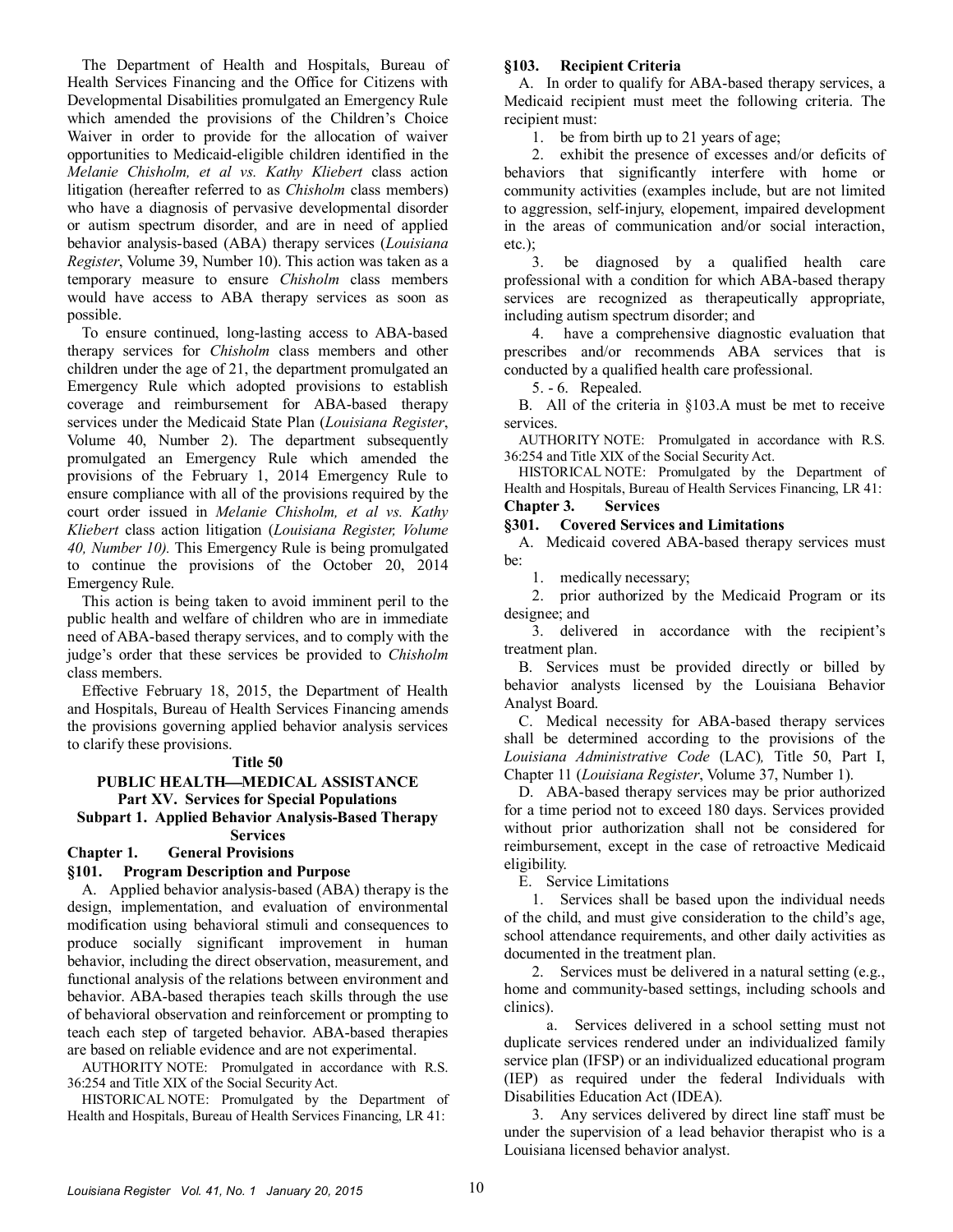F. Not Medically Necessary/Non-Covered Services. The following services do not meet medical necessity criteria, nor qualify as Medicaid covered ABA-based therapy services:

1. therapy services rendered when measureable functional improvement or continued clinical benefit is not expected, and therapy is not necessary for maintenance of function or to prevent deterioration;

2. services that are primarily educational in nature;

3. services delivered outside of the school setting that are duplicative services under an individualized family service plan (IFSP) or an individualized educational program (IEP), as required under the federal Individuals with Disabilities Education Act (IDEA);

4. treatment whose purpose is vocationally- or recreationally-based;

5. custodial care;

a. for purposes of these provisions, custodial care:

i. shall be defined as care that is provided primarily to assist in the activities of daily living (ADLs), such as bathing, dressing, eating, and maintaining personal hygiene and safety;

ii. is provided primarily for maintaining the recipient's or anyone else's safety; and

iii. could be provided by persons without professional skills or training; and

6. services, supplies, or procedures performed in a non-conventional setting including, but not limited:

a. resorts;

b. spas;

c. therapeutic programs; and

d. camps.

AUTHORITY NOTE: Promulgated in accordance with R.S. 36:254 and Title XIX of the Social Security Act.

HISTORICAL NOTE: Promulgated by the Department of Health and Hospitals, Bureau of Health Services Financing, LR 41:

# **§303. Treatment Plan**

A. ABA-based therapy services shall be rendered in accordance with the individual's treatment plan. The treatment plan shall:

1. be person-centered and based upon individualized goals;

2. be developed by a licensed behavior analyst;

3. delineate both the frequency of baseline behaviors and the treatment development plan to address the behaviors;

4. identify long, intermediate, and short-term goals and objectives that are behaviorally defined;

5. identify the criteria that will be used to measure achievement of behavior objectives;

6. clearly identify the schedule of services planned and the individual providers responsible for delivering the services;

7. include care coordination involving the parents or caregiver(s), school, state disability programs, and others as applicable;

8. include parent/caregiver training, support, and participation;

9. have objectives that are specific, measureable, based upon clinical observations, include outcome measurement assessment, and tailored to the individual; and

10. ensure that interventions are consistent with ABA techniques.

AUTHORITY NOTE: Promulgated in accordance with R.S. 36:254 and Title XIX of the Social Security Act.

HISTORICAL NOTE: Promulgated by the Department of Health and Hospitals, Bureau of Health Services Financing, LR 41:

# **Chapter 5. Provider Participation**

## **§501. General Provisions**

A. ABA-based therapy services must be provided by or under the supervision of a behavior analyst who is currently licensed by the Louisiana Behavior Analyst Board, or a licensed psychologist, or a licensed medical psychologist.

B. Licensed behavior analysts that render ABA-based therapy services shall meet the following provider qualifications:

1. be licensed by the Louisiana Behavior Analyst Board;

2. be covered by professional liability insurance to limits of \$1,000,000 per occurrence, \$1,000,000 aggregate;

3. have no sanctions or disciplinary actions on their Board Certified Behavior Analyst (BCBA®) or Board Certified Behavior Analyst-Doctoral (BCBA-D) certification and/or state licensure;

4. not have Medicare/Medicaid sanctions, or be excluded from participation in federally funded programs (i.e., Office of Inspector General's list of excluded individuals/entities (OIG-LEIE), system for award management (SAM) listing and state Medicaid sanctions listings); and

5. have a completed criminal background check to include federal criminal, state criminal, parish criminal and sex offender reports for the state and parish in which the behavior analyst is currently working and residing.

a. Criminal background checks must be performed at the time of hire and at least five years thereafter.

b. Background checks must be current, within a year prior to the initial Medicaid enrollment application. Background checks must be performed at least every five years thereafter.

C. Certified assistant behavior analyst that render ABAbased therapy services shall meet the following provider qualifications:

1. must be certified by the Louisiana Behavior Analyst Board;

2. must work under the supervision of a licensed behavior analyst;

a. the supervisory relationship must be documented in writing;

3. must have no sanctions or disciplinary actions, if state-certified or board-certified by the BACB®;

4. may not have Medicare or Medicaid sanctions, or be excluded from participation in federally funded programs (i.e., Office of Inspector General's list of excluded individuals/entities (OIG-LEIE), system for award management (SAM) listing and state Medicaid sanctions listings); and

5. have a completed criminal background check to include federal criminal, state criminal, parish criminal and sex offender reports for the state and parish in which the certified assistant behavior analyst is currently working and residing.

a. Evidence of this background check must be provided by the employer.